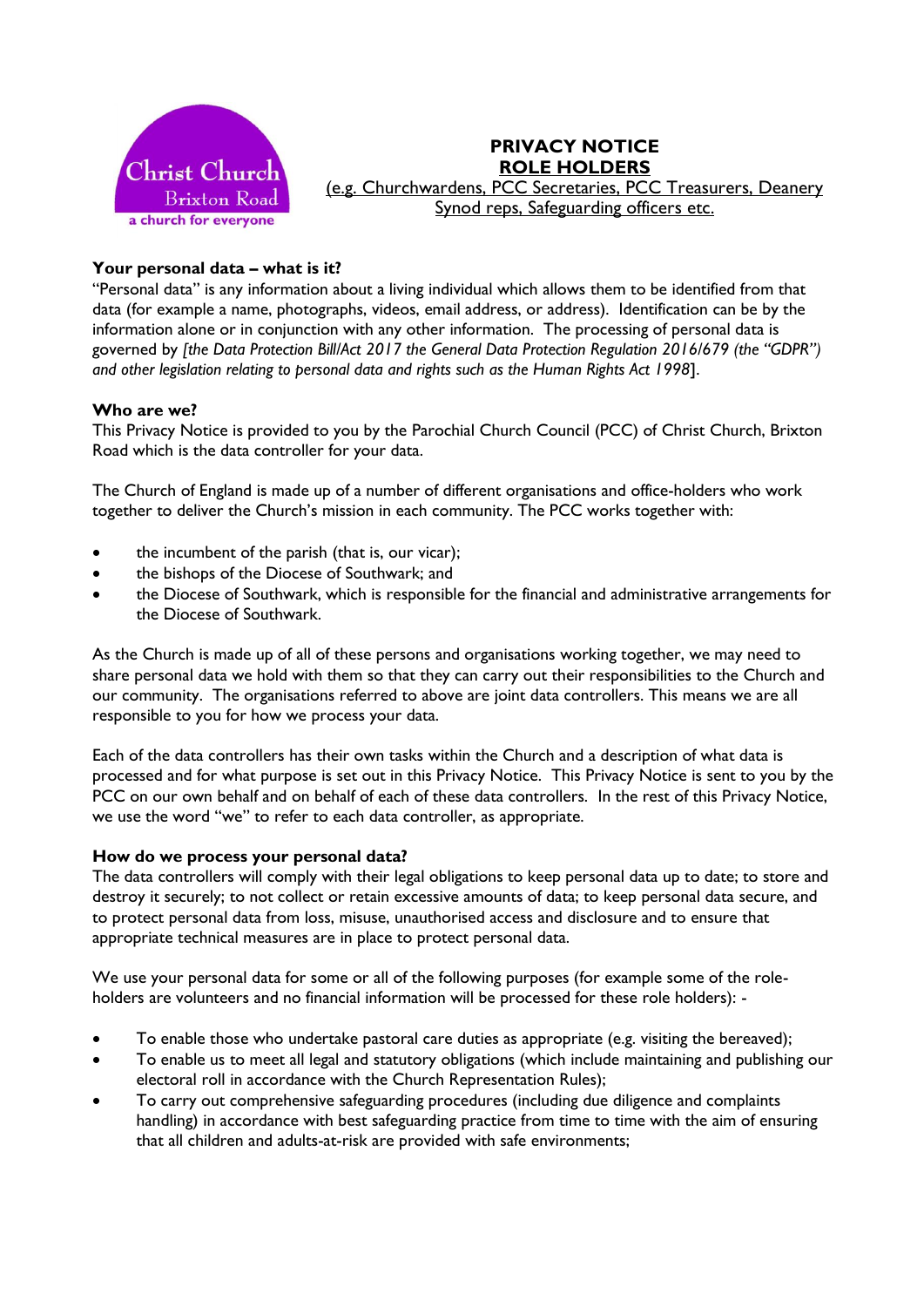- To deliver the Church's mission to our community, and to carry out any other voluntary or charitable activities for the benefit of the public as provided for in the constitution and statutory framework of each data controller;
- To administer the parish, deanery, archdeaconry and diocesan membership records;
- To fundraise and promote the interests of the church and charity;
- To manage our employees and volunteers;
- To maintain our own accounts and records;
- To seek your views or comments;
- To notify you of changes to our services, events and role holders
- To send you communications which you have requested and that may be of interest to you. These may include information about campaigns, appeals, other fundraising activities;
- To process a grant or application for a role;
- To enable us to provide a voluntary service for the benefit of the public in a particular geographical area as specified in our constitution;
- To share your contact details with the Diocesan office so they can keep you informed about news in the diocese and events, activities and services that will be occurring in the diocese and in which you may be interested.
- We will process data about role holders for legal, personnel, administrative and management purposes and to enable us to meet our legal obligations, for example to pay role-holders, monitor their performance and to confer benefits in connection with your engagement as a Role Holder. "Role Holders" includes volunteers, employees, contractors, agents, staff, retirees, temporary employees, beneficiaries, workers, treasurers and other role holders.
- We may process sensitive personal data relating to Role Holders including, as appropriate:
	- information about an Role Holder's physical or mental health or condition in order to monitor sick leave and take decisions as to the Role Holder's fitness for work;
	- the Role Holder's racial or ethnic origin or religious or similar information in order to monitor compliance with equal opportunities legislation;
	- in order to comply with legal requirements and obligations to third parties.
- Our processing also includes the use of CCTV systems for the prevention and prosecution of crime.

## **What data do the data controllers listed above process?**

- Names, titles, and aliases, photographs.
- Contact details such as telephone numbers, addresses, and email addresses.
- Where they are relevant to our mission, or where you provide them to us, we may process demographic information such as gender, age, date of birth, marital status, nationality, education/work histories, academic/professional qualifications, employment details, hobbies, family composition, and dependants.
- Non-financial identifiers such as passport numbers, driving license numbers, vehicle registration numbers, taxpayer identification numbers, employee identification numbers, tax reference codes, and national insurance numbers.
- Financial identifiers such as bank account numbers, payment card numbers, payment/transaction identifiers, policy numbers, and claim numbers.
- Financial information such as salary, bonus, record of earnings, tax code, tax and benefits contributions, expenses claimed, creditworthiness, car allowance (if applicable), amounts insured, and amounts claimed.
- Other operational personal data created, obtained, or otherwise processed in the course of carrying out our activities, including but not limited to, CCTV footage, recordings of telephone conversations, IP addresses and website visit histories, logs of visitors, and logs of accidents, injuries and insurance claims.
- Other employee data (not covered above) relating to Role Holders including emergency contact information; gender, birth date, referral source (e.g. agency, employee referral); level, performance management information, languages and proficiency; licences/certificates, citizenship, immigration status; employment status, retirement date; billing rates, office location, practice and speciality;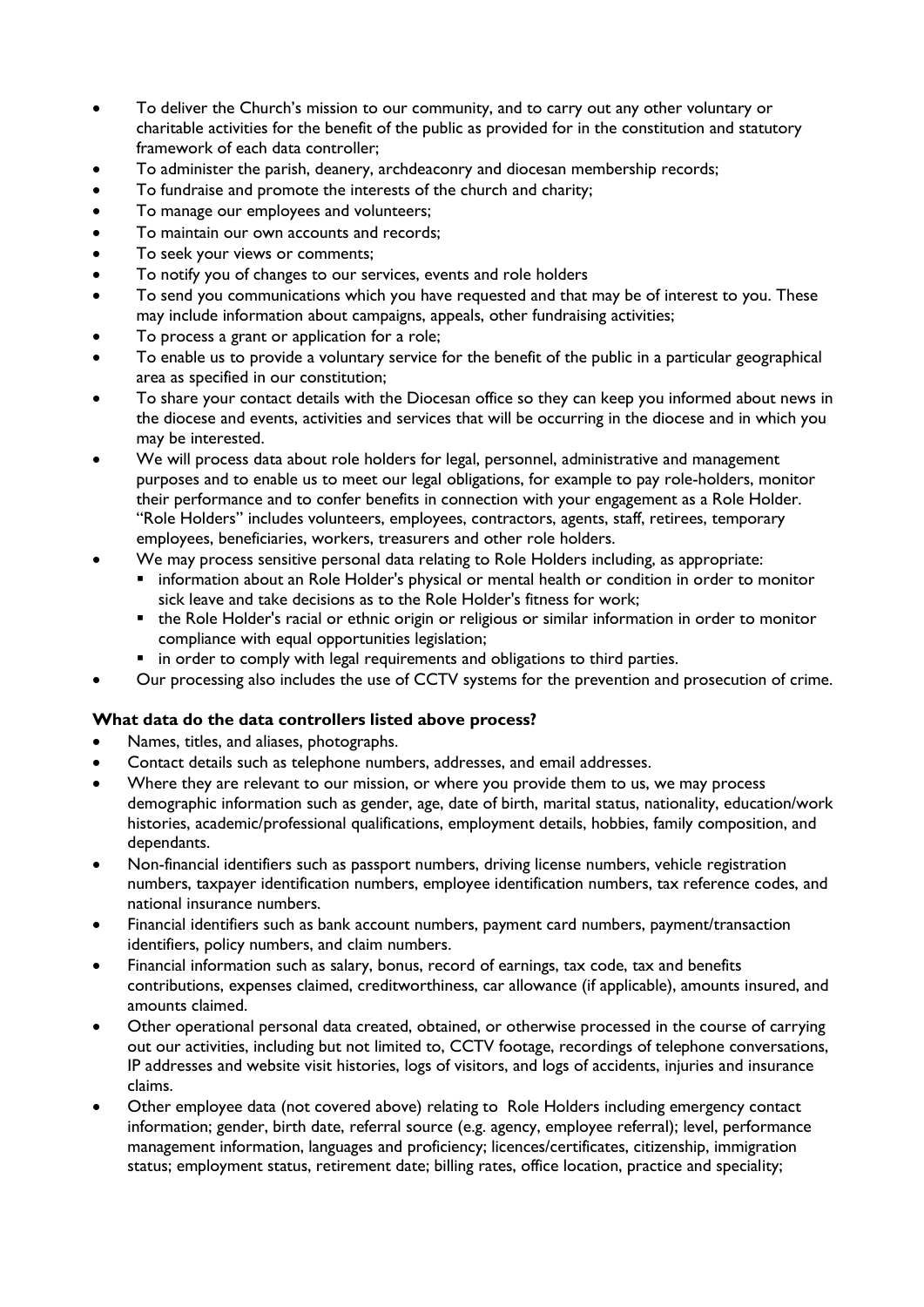publication and awards for articles, books etc.; prior job history, employment references and personal biographies.

• The data we process is likely to constitute sensitive personal data because, as a church, the fact that we process your data at all may be suggestive of your religious beliefs. Where you provide this information, we may also process other categories of sensitive personal data: racial or ethnic origin, sex life, mental and physical health, details of injuries, medication/treatment received, political beliefs, labour union affiliation, genetic data, biometric data, data concerning sexual orientation and criminal records, fines and other similar judicial records.

## **What is the legal basis for processing your personal data?**

Most of our data is processed because it is necessary for our legitimate interests, or the legitimate interests of a third party (such as another organisation in the Church of England). An example of this would be our safeguarding work to protect children and adults at risk. We will always take into account your interests, rights and freedoms.

Some of our processing is necessary for compliance with a legal obligation. For example, we are required by the Church Representation Rules to administer and publish the electoral roll, and under Canon Law to announce forthcoming weddings by means of the publication of banns.

We may also process data if it is necessary for the performance of a contract with you, or to take steps to enter into a contract. An example of this would be processing your data in connection with the hire of church facilities.

We will also process your data in order to assist you in fulfilling your role in the church including pastoral and administrative support or if processing is necessary for compliance with a legal obligation.

Religious organisations are also permitted to process information about your religious beliefs to administer membership or contact details.

Where your information is used other than in accordance with one of these legal bases, we will first obtain your consent to that use.

#### **Sharing your personal data**

Your personal data will be treated as strictly confidential. It will only be shared with third parties including other data controllers where it is necessary for the performance of the data controllers' tasks or where you first give us your prior consent. It is likely that we will need to share your data with

- The appropriate bodies of the Church of England including the other data controllers;
- Our agents, servants and contractors. For example, we may ask a commercial provider to send out newsletters on our behalf, or to maintain our database software;
- Other clergy or lay persons nominated or licensed by the bishops of the Diocese of Southwark to support the mission of the Church in our parish. For example, our clergy are supported by our area dean and archdeacon, who may provide confidential mentoring and pastoral support. Assistant or temporary ministers, including curates, deacons, licensed lay ministers, commissioned lay ministers or persons with Bishop's Permissions may participate in our mission in support of our regular clergy;
- There may be other legal entities we share data with within the Church of England who are also data controllers;
- Other persons or organisations operating within the Diocese of Southwark including, where relevant, the Southwark Diocesan Board of Education and Subsidiary Bodies

#### **How long do we keep your personal data?**

We will keep some records permanently if we are legally required to do so. We may keep some other records for an extended period of time. For example, it is current best practice to keep financial records for a minimum period of 7 years to support HMRC audits. In general, we will endeavour to keep data only for as long as we need it. This means that we may delete it when it is no longer needed.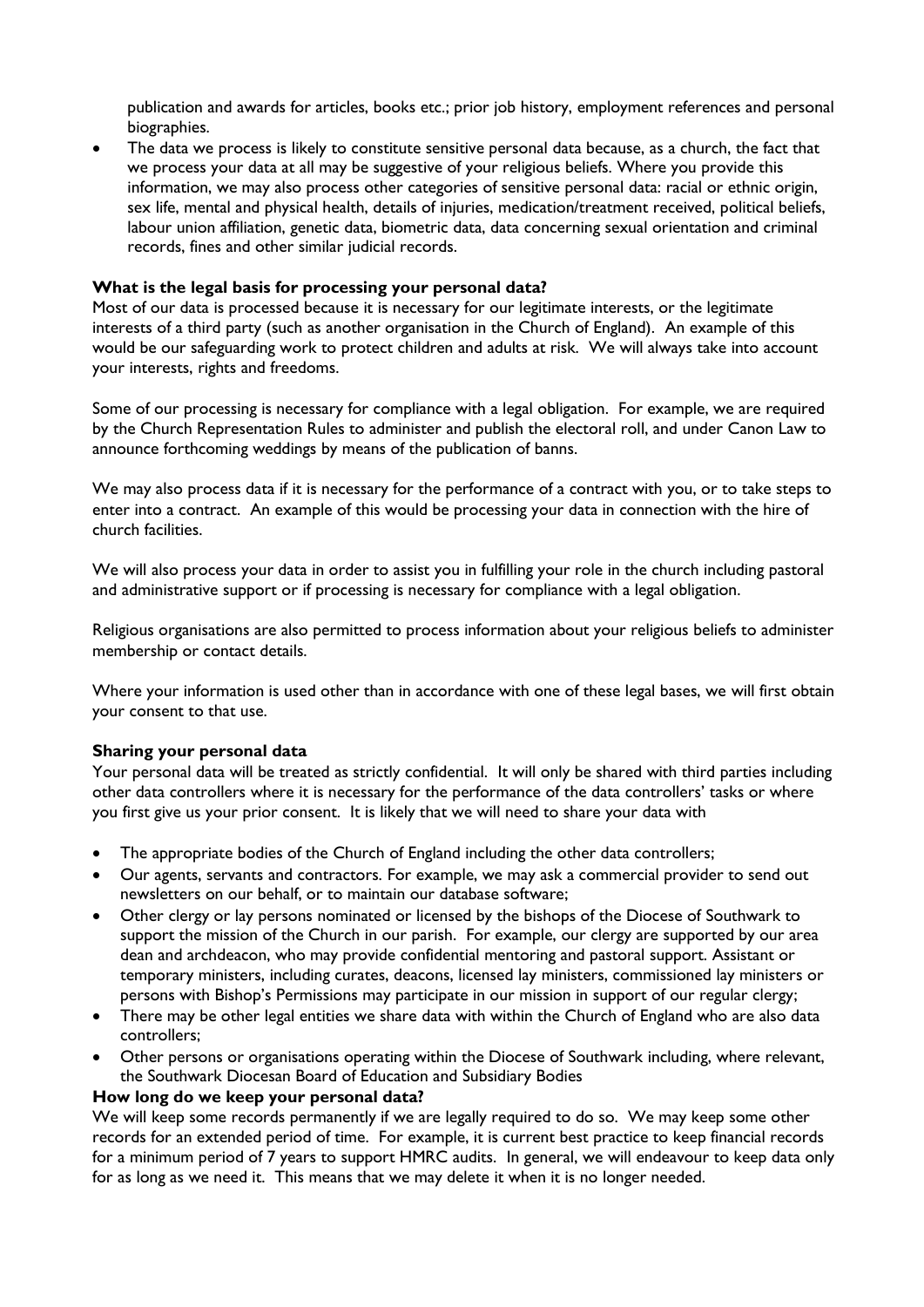# **Your rights and your personal data**

You have the following rights with respect to your personal data: -

When exercising any of the rights listed below, in order to process your request, we may need to verify your identity for your security. In such cases we will need you to respond with proof of your identity before you can exercise these rights.

- 1. The right to access information we hold on you
	- At any point you can contact us to request the information we hold on you as well as why we have that information, who has access to the information and where we obtained the information from. Once we have received your request we will respond within one month.
	- There are no fees or charges for the first request but additional requests for the same data may be subject to an administrative fee.
- 2. The right to correct and update the information we hold on you
	- If the data we hold on you is out of date, incomplete or incorrect, you can inform us and your data will be updated.
- 3. The right to have your information erased
	- If you feel that we should no longer be using your data or that we are illegally using your data, you can request that we erase the data we hold.
	- When we receive your request we will confirm whether the data has been deleted or the reason why it cannot be deleted (for example because we need it for our legitimate interests or regulatory purpose(s)).
- 4. The right to object to processing of your data
	- You have the right to request that we stop processing your data. Upon receiving the request we will contact you and let you know if we are able to comply or if we have legitimate grounds to continue to process your data. Even after you exercise your right to object, we may continue to hold your data to comply with your other rights or to bring or defend legal claims.
- 5. The right to data portability
	- You have the right to request that we transfer some of your data to another controller. We will comply with your request, where it is feasible to do so, within one month of receiving your request.
- 6. The right to withdraw your consent to the processing at any time for any processing of data to which consent was sought.
	- You can withdraw your consent easily by telephone, email, or by post (see Contact Details below).
- 7. The right to object to the processing of personal data where applicable.
- 8. The right to lodge a complaint with the Information Commissioner's Office.

## **Transfer of Data Abroad**

Any electronic personal data transferred to countries or territories outside the EEA will only be placed on systems complying with measures giving equivalent protection of personal rights either through international agreements or contracts approved by the European Union. Our website is also accessible from overseas so on occasion some personal data (for example in a newsletter) may be accessed from overseas.

#### **Further processing**

If we wish to use your personal data for a new purpose, not covered by this Data Protection Notice, then we will provide you with a new notice explaining this new use prior to commencing the processing and setting out the relevant purposes and processing conditions. Where and whenever necessary, we will seek your prior consent to the new processing.

## **Changes to this notice**

We keep this Privacy Notice under regular review and we will place any updates on this web page https://www.christchurchbr.org.uk/about/role-holders-privacy-notice. This Notice was last updated in November 2017.